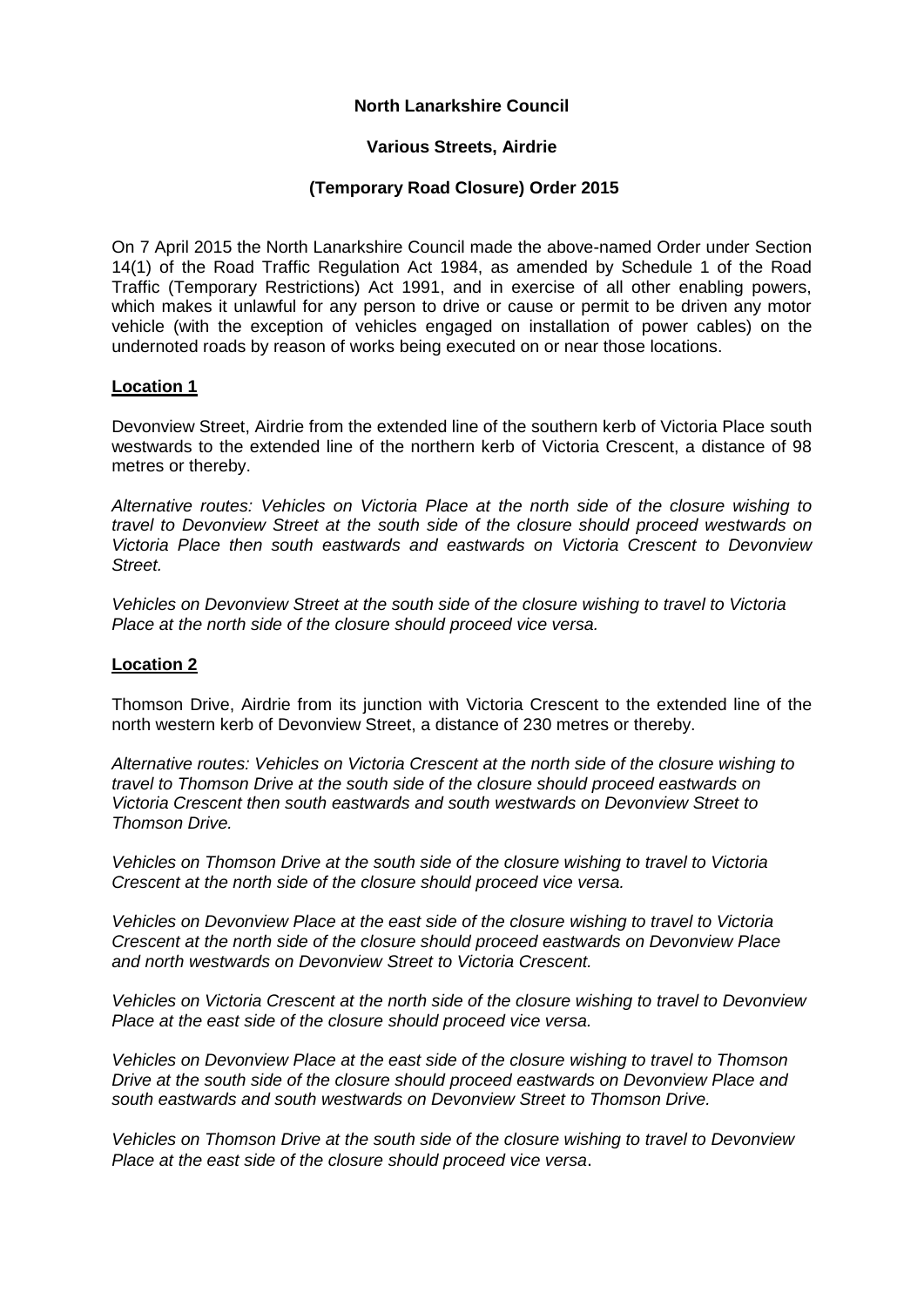#### **Location 3**

Victoria Crescent, Airdrie from its junction with Victoria Place to its junction with Devonview Street, a distance of 318 metres or thereby.

*Alternative routes: Vehicles on Victoria Place at the north west side of the closure wishing to travel to Devonview Street at the south east side of the closure should proceed eastwards on Victoria Place to Devonview Street.*

*Vehicles on Devonview Street at the south east side of the closure wishing to travel to Victoria Place at the north west side of the closure should proceed vice versa.*

*Vehicles on Thomson Drive at the south side of the closure wishing to travel to Victoria Place at the north west side of the closure should proceed south westwards on Thomson Drive, eastwards on Devonview Place and north westwards on Devonview Street to Victoria Place.* 

*Vehicles on Victoria Place at the north west side of the closure wishing to travel to Thomson Drive at the south side of the closure should travel vice versa.*

*Vehicles on Thomson Drive at the south side of the closure wishing to travel to Devonview Street at the south east side of the closure should proceed southwards on Thomson Drive and eastwards on Devonview Place to Devonview Street.* 

*Vehicles on Devonview Street at the south east side of the closure wishing to travel to Thomson Drive at the south side of the closure should proceed vice versa.*

Pedestrian and vehicular access will be maintained, where practicable, during the closure.

These works will be carried out as part of a rolling programme and, accordingly, no two closures will take place at the same time in the same geographical location.

The Order, which will only be effective when signage is in place, will come into operation at 0930 hours on Monday, 20 April 2015 and will remain in operation until 2359 hours on Saturday, 16 May 2015.

> JUNE MURRAY EXECUTIVE DIRECTOR OF CORPORATE SERVICES

Civic Centre, Windmillhill Street, Motherwell, ML1 1AB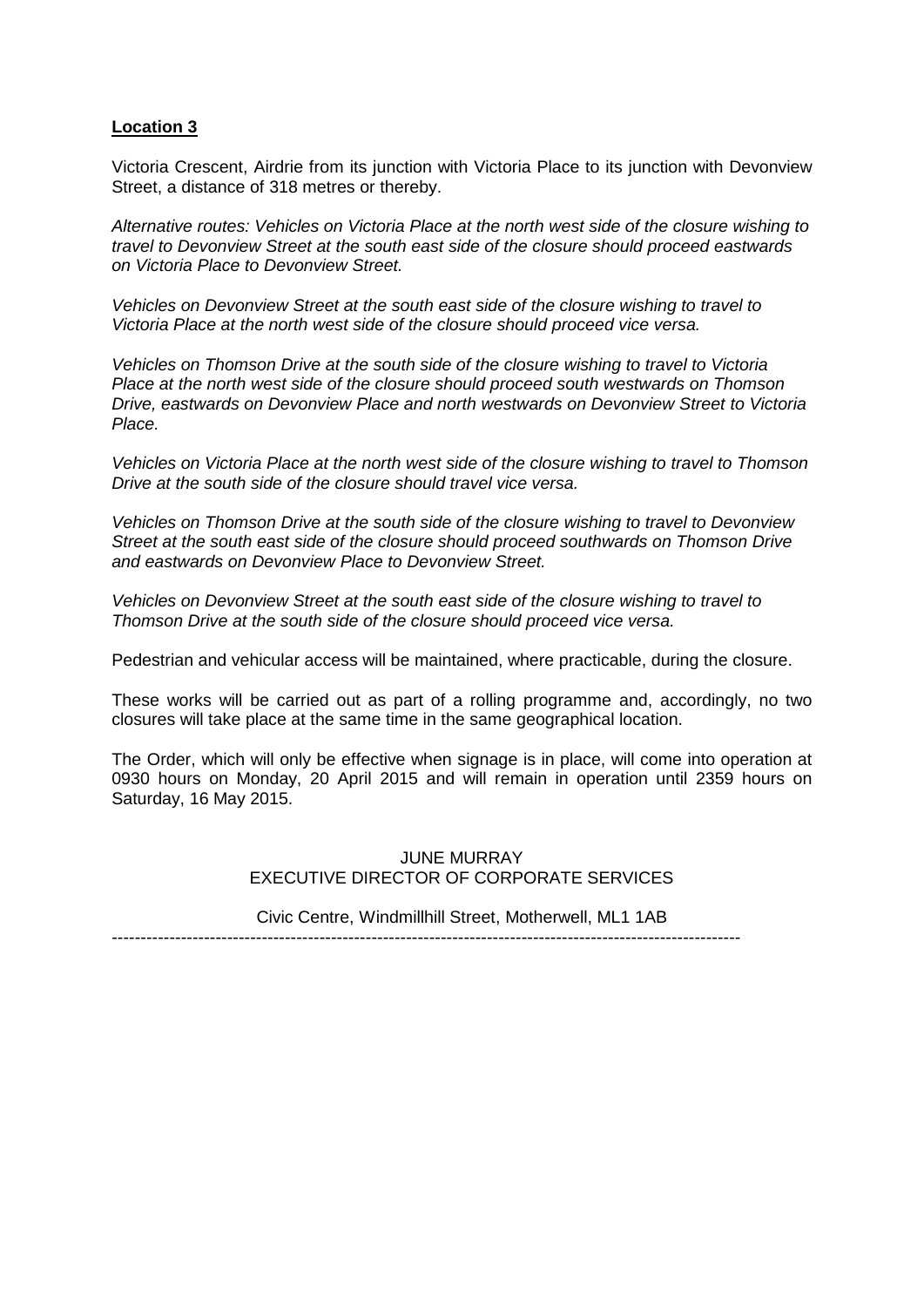## **North Lanarkshire Council**

# **Various Streets, Airdrie**

# **(Temporary Road Closure) Order 2015**

The North Lanarkshire Council, in exercise of the powers conferred on them by Section 14(1) of the Road Traffic Regulation Act 1984, as amended by Schedule 1 of the Road Traffic (Temporary Restrictions) Act 1991, and of all other enabling powers, hereby make the following Order:-

- 1. This Order may be cited as "The North Lanarkshire Council (Various Streets, Airdrie) (Temporary Road Closure) Order 2015" and shall be effective, only when signage is in place and during the period from 0001 hours on Monday, the twentieth day of April, Two thousand and fifteen until 2359 hours on Saturday, the sixteenth day of May, Two thousand and fifteen.
- 2. No person shall drive or cause or permit to be driven any motor vehicle (with the exception of vehicles engaged on installation of power cables) on the undernoted roads by reason of works being executed on or near those locations.

## **Location 1**

Devonview Street, Airdrie from the extended line of the southern kerb of Victoria Place south westwards to the extended line of the northern kerb of Victoria Crescent, a distance of 98 metres or thereby.

*Alternative routes: Vehicles on Victoria Place at the north side of the closure wishing to travel to Devonview Street at the south side of the closure should proceed westwards on Victoria Place then south eastwards and eastwards on Victoria Crescent to Devonview Street.*

*Vehicles on Devonview Street at the south side of the closure wishing to travel to Victoria Place at the north side of the closure should proceed vice versa.*

## **Location 2**

Thomson Drive, Airdrie from its junction with Victoria Crescent to the extended line of the north western kerb of Devonview Street, a distance of 230 metres or thereby.

*Alternative routes: Vehicles on Victoria Crescent at the north side of the closure wishing to travel to Thomson Drive at the south side of the closure should proceed eastwards on Victoria Crescent then south eastwards and south westwards on Devonview Street to Thomson Drive.*

*Vehicles on Thomson Drive at the south side of the closure wishing to travel to Victoria Crescent at the north side of the closure should proceed vice versa.*

*Vehicles on Devonview Place at the east side of the closure wishing to travel to Victoria Crescent at the north side of the closure should proceed eastwards on Devonview Place and north westwards on Devonview Street to Victoria Crescent.* 

*Vehicles on Victoria Crescent at the north side of the closure wishing to travel to Devonview Place at the east side of the closure should proceed vice versa.*